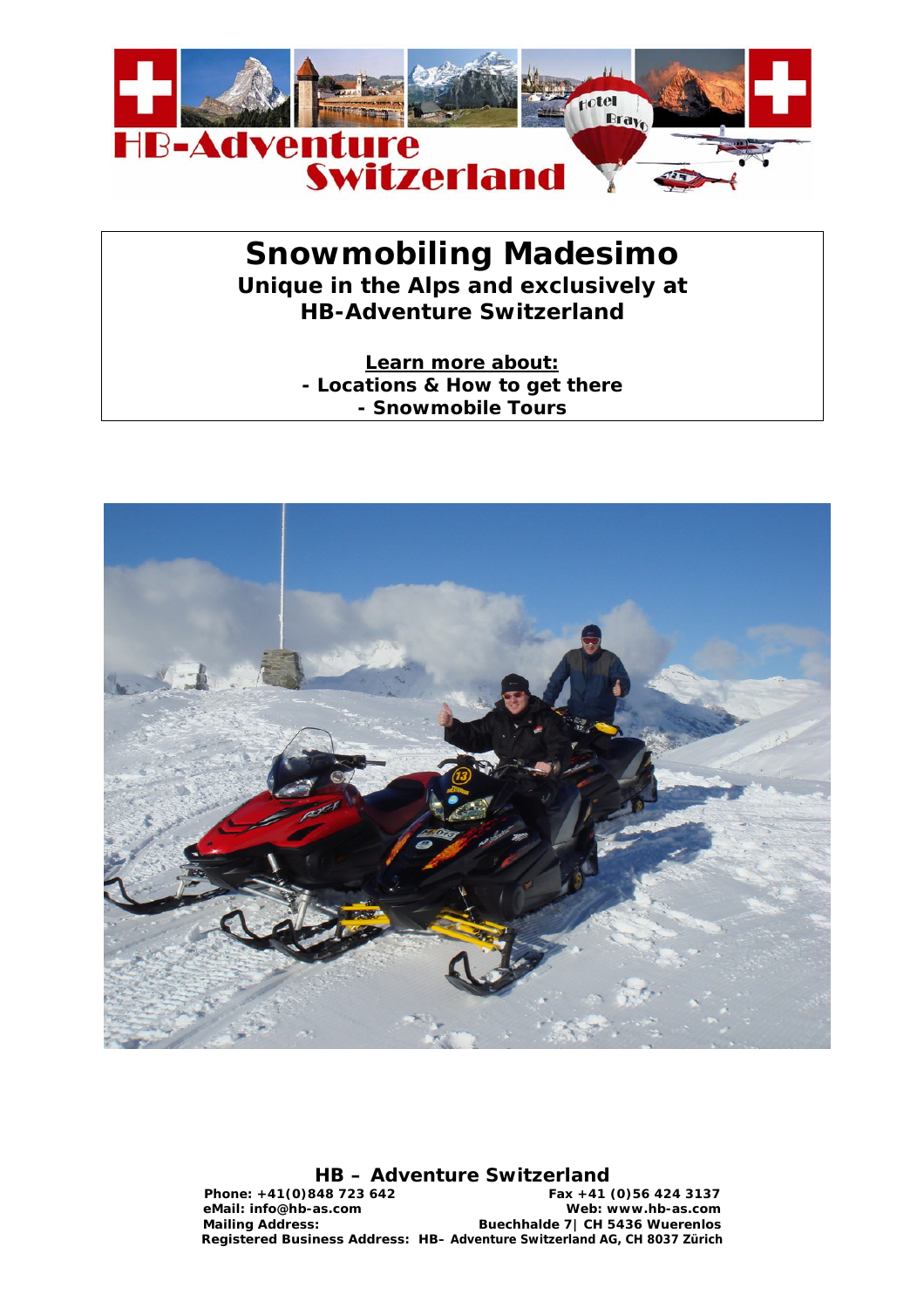

## **Snowmobile Information How to get There**

## **Driving Directions**

Madesimo is accessible by car via the following route: Chur, Julier Pass, Maloja and Chiavenna (turn right at the first roundabout).

An alternative route takes you via Lucerne and Lugano to Chiavenna. Note: coming this way the road to Madesimo will be curvy and narrow on the last few kilometers (max. allowed vehicle height is 2.5 meters, max. allowed length is 5 meters). However, there is an alternate route for bigger vehicles (follow the respective signs).

After you have arrived in Madesimo, follow the path marked red in the map below until you reach our Snowmobile base (look for a



building with flagpoles and the TeamExtremeTeam flag).



**Red path**: Way to the Snowmobile base at TeamExtremeTeam

**IMPORTANT: When coming from the North Do NOT rely on the driving directions of your satellite/GPS navigation device, as it will likely try to guide you over the Splügenpass road. This road is usually CLOSED from December through May.** 

## **HB – Adventure Switzerland**

Phone: +41(0)848 723 642 Fax +41 (0)56 424 3137 **eMail: info@hb-as.com Web: www.hb-as.com Mailing Address: Buechhalde 7| CH 5436 Wuerenlos Registered Business Address: HB– Adventure Switzerland AG, CH 8037 Zürich**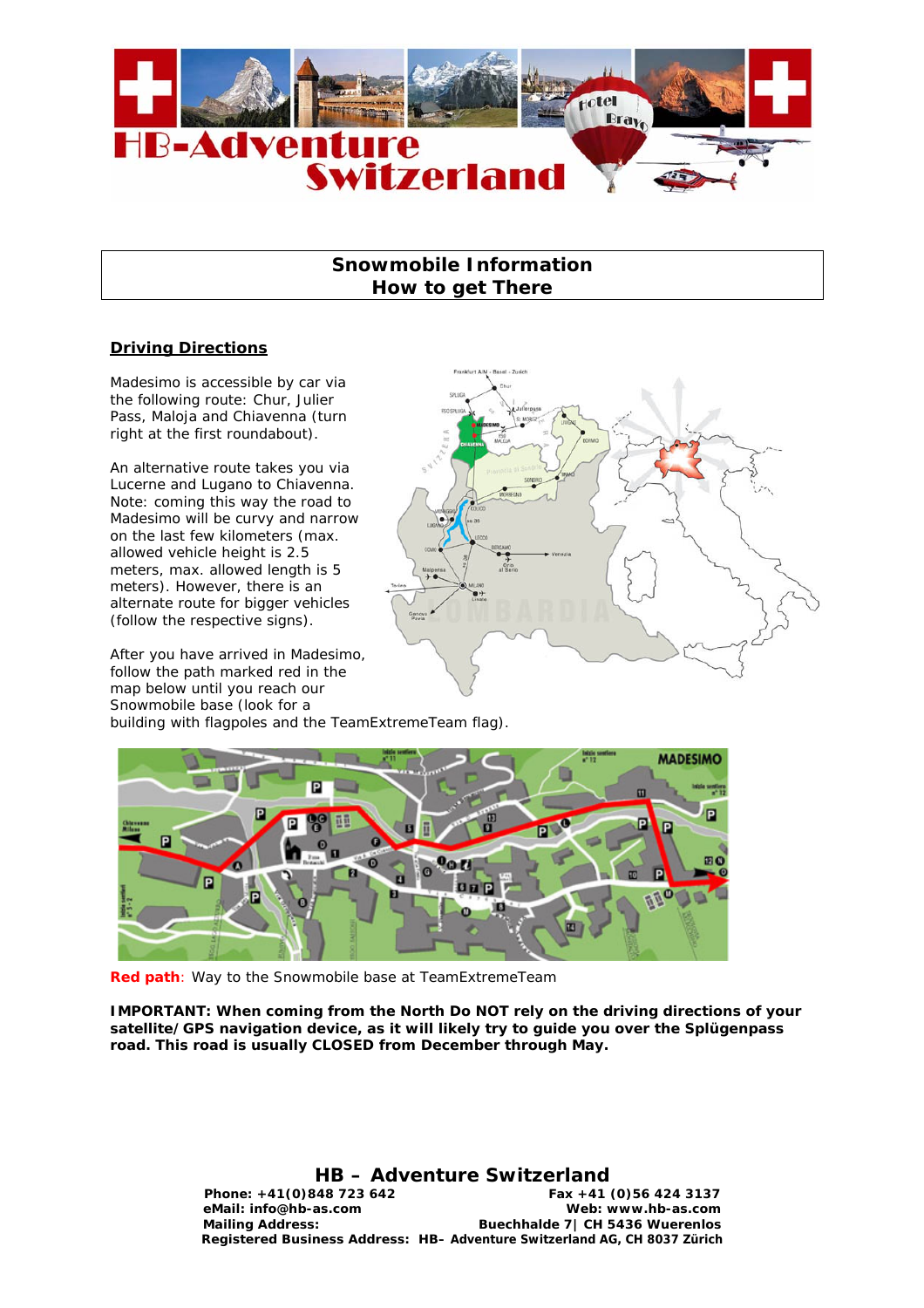

# **Snowmobile Information The Region**

# **Bergell**

Known for its characteristic mountain peaks, rocky formations and its unspoiled, beautiful landscapes, the Bergell is also rich in history and culture and is ideal for hiking (for example on famous trails such as the "Panaoramic" or the "Sentiero Storico". Paying a visit to the Bergell brings you to where many artists live and have lived, most famous among them the "Giacometti" family. Their great art can be admired at the Museum of Stampa.

Maloja is the first village of the Bergell. The valley itself extends over 40km until the border with Italy in Castasegna, and it is home to only 1200 people who live spread out in 7 small communities.

### **The most famous Bergell village: Soglio, 1100m (3700ft) above sea level**

This old, picturesque village is located on a sunny terrace-like slope above the valley and offers great views on the Bondasca. Towering high above the humble farm houses are the luxurious villas and palazzi of the well-known Salis-Soglio family. Cà Aelta, Casa Battista (nowadays Hotel Palazzo Salis), Casa Antonio, Casa Gubert and the Palazzo Max all give an idea how the noble people used to reside. Soglio is the perfect vacation spot for the seeker of tranquility and silence as well as untouched natural beauty. A number of spectacular hiking paths lead through extensive



Chestnut forests where locals bring in their harvest in autumn. It's the time when the so-called "cascine" (the traditional chestnut smoking chimneys) release their bluish fumes which then somewhat mystically well up between the tall and strong trees in the peak of their foliage colors. That is why Segantini used to say: "Soglio, la soglia del Paradiso." (Soglio, the only one Paradise).

# **Albigna**

Very impressive indeed, the Albigna dam, which was built by the Electric Power Company of Zürich in 1955 – 1959, is situated at 2100m (6900ft) above sea level and stands 115m (380ft) tall. A small cable car brings visitors from Pranzaira crossing a deep canyon right to the base of the dam. In summer, guided tours take you inside the structure of the barrage. The dam does not only serve for the production of electricity but it also protects the valley from flood disasters as it regulates the water flow. The water is channeled down through a series of 5 more dams and barrages and produces the power needed by the city of Zürich.



**HB – Adventure Switzerland** 

**Phone: +41(0)848 723 642 Fax +41 (0)56 424 3137 eMail: info@hb-as.com Web: www.hb-as.com Mailing Address: Buechhalde 7| CH 5436 Wuerenlos Registered Business Address: HB– Adventure Switzerland AG, CH 8037 Zürich**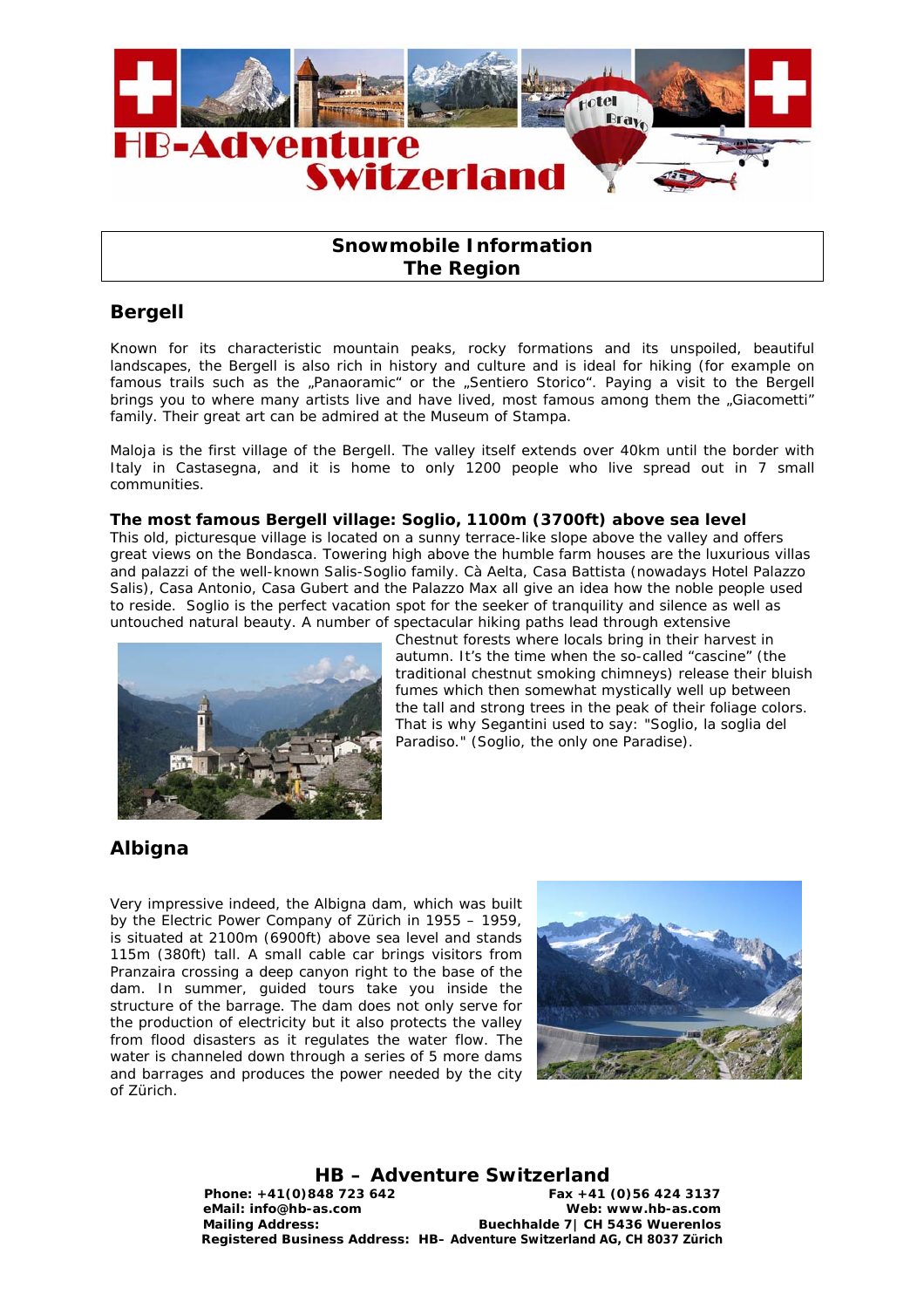

# **Chiavenna**

The Italian town of Chiavenna is located about 25km north of Lake Como, on the right bank of the river Mera. Historically, it was here that two main paths for the crossing of the Alps already known to, and used by, the Romans originated. One of the two paths leads north through the San Giacomo valley, over the Splügen pass to Chur; the road was opened in 1822. The other heads east first throughout the Bergell valley (Val Bregaglia) and then splits again, climbing high over Septimer pass (a mere mule track even in our days) onto the Julier pass route. Nowadays, about 7'500 people live in Chiavenna. Chiavenna belongs to the province of Sondrio in the region known as the Lombardy. In summer, state street #36 which connects Madesimo and the village of Splügen, is a renowned, spectacular alpine road loved by car drivers just as much as by motorcyclists.

This route, by the way, is also one of George Clooney's favorites; he has a summer house not far from Chiavenna on Lake Como.

# **Madesimo**

Madesimo is a prime location when it comes to risky winter sports. On the steep slopes of the Pizzo Groppera or the narrow terrace of the Alpe Motta, daring downhill skiers put their skills to the test.

On the other hand, those who prefer deep, untouched powdery snow will be pleased to delve into the slopes of the Val di Lei. A rather sophisticated network of ski lifts and rides directly connects all slopes and runs to the village of Madesimo, and, by an additional cable car, also to the village of Campodolcino. A total of 70km (44mls) of tracks slopes and ski runs up to altitudes of 3000m (9800ft) above sea level are available to the visitors.

Snowmobiling in Madesimo is unique in the Alps: over 70km (44mls) of tracks and routes outside the skiing areas are available. Starting in Madesimo, they extend high up into alpine zones.



**HB – Adventure Switzerland**